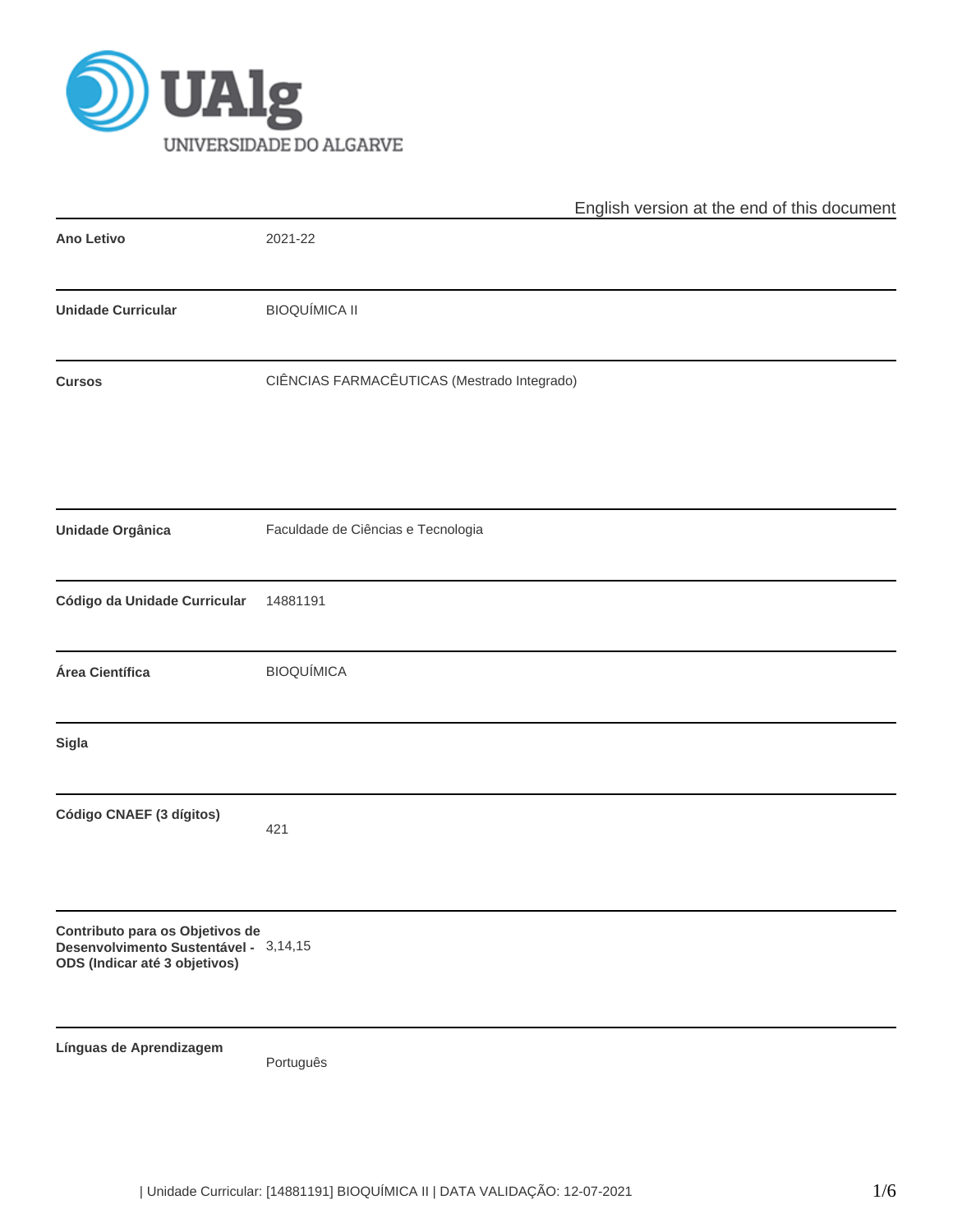

**Modalidade de ensino**

Presencial (ou online, em função da evolução da pandemia Sars-Cov2).

**Docente Responsável** Vera Linda Ribeiro Marques

| <b>I DOCENTE</b>                        | <b>TIPO DE AULA</b> | <b>TURMAS</b>        | <b>TOTAL HORAS DE CONTACTO (*)</b> |
|-----------------------------------------|---------------------|----------------------|------------------------------------|
| Vera Linda Ribeiro Marques              | T. TP               | T1: TP1: TP2         | 26T: 6TP                           |
| l Isabel Maria Júlio da Silva           | סד יד               | T1: TP1: TP2         | 9T: 6TP                            |
| Jaime Manuel Guedes Morais da Conceição |                     | <b>PL1: PL2: PL3</b> | 45PL                               |

\* Para turmas lecionadas conjuntamente, apenas é contabilizada a carga horária de uma delas.

| <b>ANO</b> | <b>PERIODO DE FUNCIONAMENTO*</b> | <b>HORAS DE CONTACTO</b> | <b>HORAS TOTAIS DE TRABALHO</b> | <b>ECTS</b> |
|------------|----------------------------------|--------------------------|---------------------------------|-------------|
| - വ        | ا ب                              | 35T: 6TP: 15PL           | 156                             |             |

\* A-Anual;S-Semestral;Q-Quadrimestral;T-Trimestral

#### **Precedências**

Sem precedências

# **Conhecimentos Prévios recomendados**

Bioquímica I

## **Objetivos de aprendizagem (conhecimentos, aptidões e competências)**

A disciplina de Bioquímica II pretende dar um conhecimento fundamental relativo às principais vias do metabolismo energético e um conhecimento mais aprofundado das principais estratégias metabólicas e seu controlo. Os trabalhos realizados nas aulas práticas acompanharão o programa das teóricas e pretende-se que os alunos adquiram familiaridade com técnicas relacionadas com a medição de atividade enzimática e caracterização de atividades metabólicas associadas a tecidos ou componentes celulares.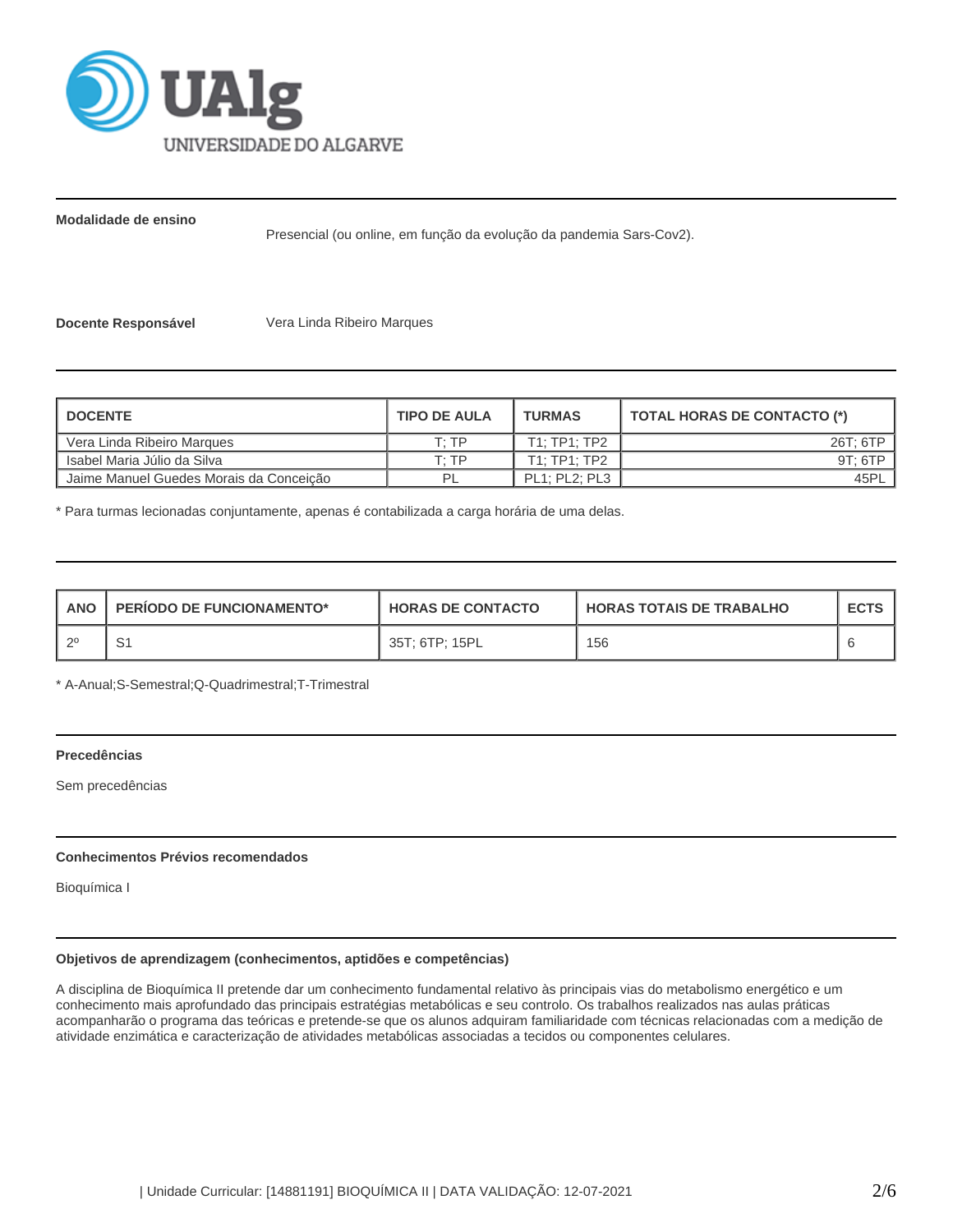

**Conteúdos programáticos**

Introdução ao metabolismo.

Metabolismo dos glícidos.

Metabolismo dos lípidos.

Metabolismo dos aminoácidos.

Metabolismo de bases azotadas.

Visão integrada e regulação do metabolismo.

### **Metodologias de ensino (avaliação incluída)**

A metodologia usada nesta unidade curricular tem por base os objetivos a serem atingidos, e as atitudes e competências a serem adquiridas pelos alunos. A avaliação consiste num exame (80% componente teórica, 20% componente prática). O aluno deverá ter aprovação independente (igual ou superior a 9,5) em ambas as componentes. A admissão a exame depende da frequência e aprovação na componente prática.

# **Bibliografia principal**

Becker, W., Kleinsmith, L. and Hardin, J. (2012). World of the Cell, 8th Ed., Pearson.

Berg, J., Tymoczko, J. L. and Stryer, L. (2006). Biochemistry, 6th Ed., W. H. Freeman.

Campos, L. (2008). Entender a Bioquímica, 5ª Ed., Escolar Editora.

Kee T. Mc, and Mc Kee. (1999). Biochemistry J. 2th Ed., WCB Mc Graw-Hill.

Nelson, D.L. and Cox, M.M. (2009). Lehningers Principles of Biochemistry, 5 Ed., W.H. Freeman.

Quintas, A., Ponces, A. F. E. and Halpern, M. J. (2008). Bioquímica: Organização Molecular da vida. Lidel.

Zubay, G.L., Parson, W.W. and Vance, D.E. (1995) Principles of Biochemistry, WCB, Oxford.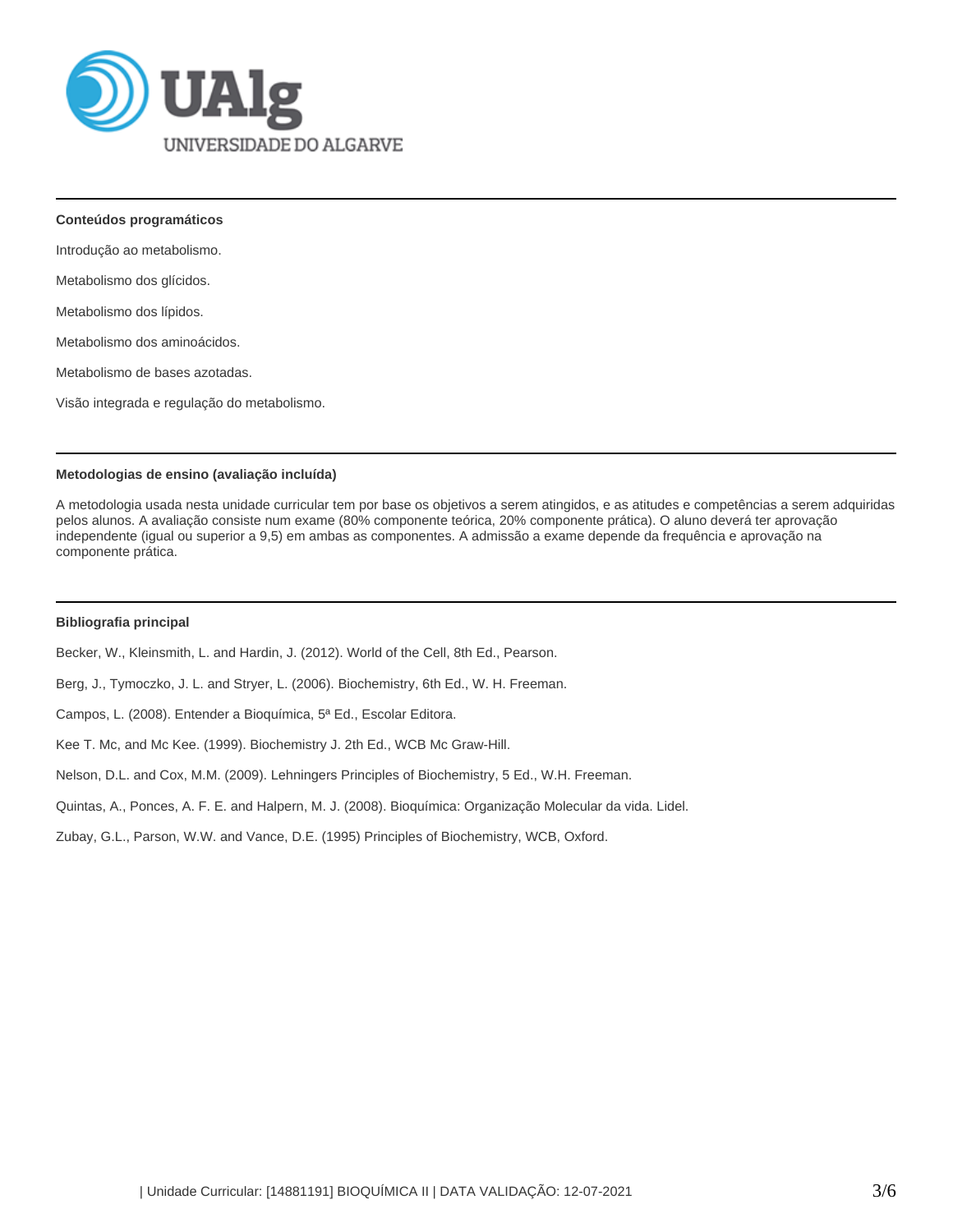

| <b>Academic Year</b>                                                                                   | 2021-22                                                                                     |
|--------------------------------------------------------------------------------------------------------|---------------------------------------------------------------------------------------------|
| <b>Course unit</b>                                                                                     | <b>BIOCHEMISTRY II</b>                                                                      |
| <b>Courses</b>                                                                                         | PHARMACEUTICAL SCIENCES (Integrated Master's)                                               |
| <b>Faculty / School</b>                                                                                | FACULTY OF SCIENCES AND TECHNOLOGY                                                          |
| <b>Main Scientific Area</b>                                                                            |                                                                                             |
| Acronym                                                                                                |                                                                                             |
| <b>CNAEF code (3 digits)</b>                                                                           | 421                                                                                         |
| <b>Contribution to Sustainable</b><br><b>Development Goals - SGD</b><br>(Designate up to 3 objectives) | 3, 14, 15                                                                                   |
| Language of instruction                                                                                | Portuguese                                                                                  |
| <b>Teaching/Learning modality</b>                                                                      | Presential (or alternatively, online, depending on the situation of the SarsCov2 pandemic). |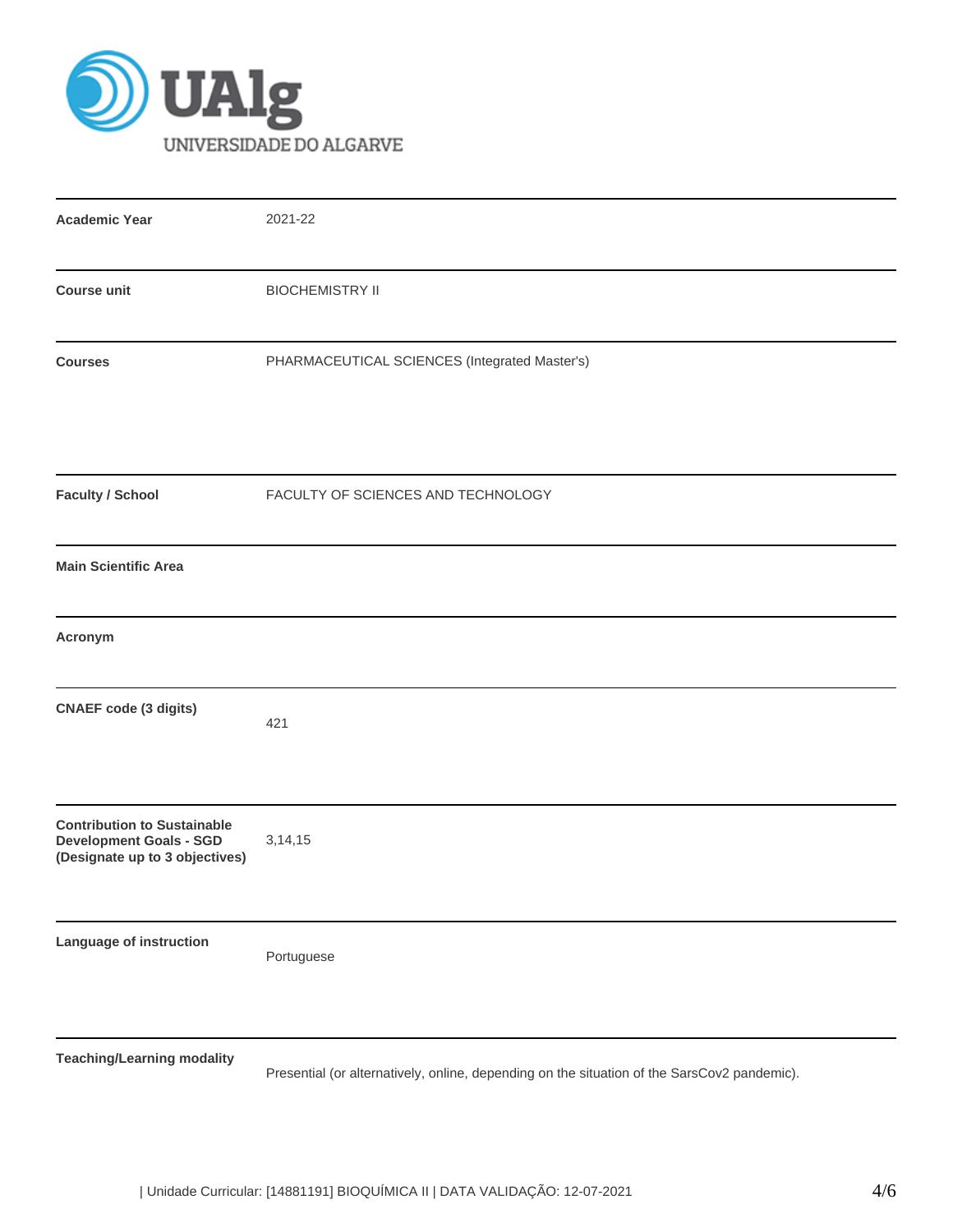

**Coordinating teacher Vera Linda Ribeiro Marques** 

| <b>Teaching staff</b>                   | <b>Type</b> | <b>Classes</b>       | Hours (*) |
|-----------------------------------------|-------------|----------------------|-----------|
| l Vera Linda Ribeiro Marques            | T· TP       | T1: TP1: TP2         | 26T; 6TP  |
| l Isabel Maria Júlio da Silva           | г∙ тр       | T1:TP1:TP2           | 9T: 6TP   |
| Jaime Manuel Guedes Morais da Conceição | PI          | <b>PL1: PL2: PL3</b> | 45PL      |

\* For classes taught jointly, it is only accounted the workload of one.

| <b>Contact hours</b>                                                                                                               |  | то  |  |  |   |  |  | ™otal |
|------------------------------------------------------------------------------------------------------------------------------------|--|-----|--|--|---|--|--|-------|
|                                                                                                                                    |  | IIє |  |  | Ш |  |  | 156   |
| T - Theoretical; TP - Theoretical and practical; PL - Practical and laboratorial; TC - Field Work; S - Seminar; E - Training; OT - |  |     |  |  |   |  |  |       |

#### Tutorial; O - Other

#### **Pre-requisites**

no pre-requisites

### **Prior knowledge and skills**

Biochemistry I

# **The students intended learning outcomes (knowledge, skills and competences)**

The curricular unit Biochemistry II aims to offer a basic knowledge about the main metabolic pathways and a deeper knowledge of the main metabolic strategies and control. The work carried out in the practical program will follow the theoretical classes. The aim is that students acquire familiarity with techniques related to the measurement of enzyme activity and characterization of metabolic activity associated with tissue or cellular components.